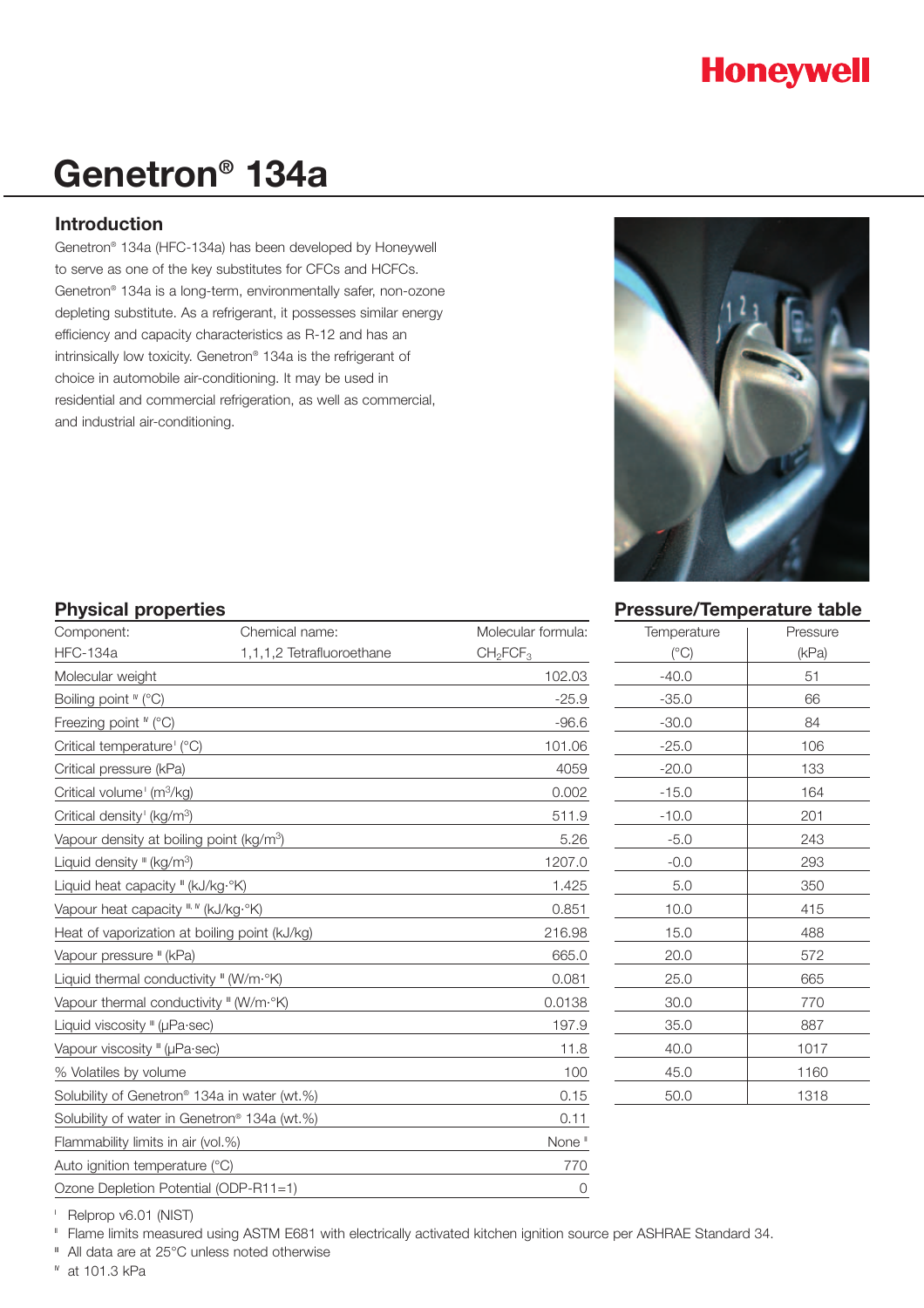## **Compatibility with plastics and elastomers**

The table below is a summary of materials compatibility data resulting from tests performed by Honeywell and other worldwide industry organisations. Since there are many different grades and formulations of these materials, we recommend that compatibility testing be performed on the specific grade of materials under consideration when designing new systems. This data should be used only as a guide to the compatibility of materials with Genetron® 134a.

## **Compatibility with plastics and elastomers**

| <b>Material</b>                       | Genetron®<br>134a | <b>Genetron®</b><br>134a/PAG | <b>Genetron</b> <sup>®</sup><br>134a/Polyol Esters |
|---------------------------------------|-------------------|------------------------------|----------------------------------------------------|
| Ethylene Propylene Diene Terpolymer   | S                 | S                            | S                                                  |
| Ethylene-Propylene copolymeer         | S                 | S                            | S                                                  |
| Chlorosulfonated Polyethylene         | S                 | Us                           | Us                                                 |
| Polyisoprene                          | S                 | Su                           | U                                                  |
| Chlorinated Polyethylene              | Su                | Su                           | Us                                                 |
| Neoprene (Chloroprene)                | S                 | S                            | Su                                                 |
| Epichlorohydrin                       | S                 | Su                           | Us                                                 |
| Polyvinylidene Fluoride and copolymer | U                 | S                            | Us                                                 |
| of Vinylidene Fluoride and            |                   |                              |                                                    |
| Hexafluoropropylene                   |                   |                              |                                                    |
| Silicone                              | Us                | S                            | Su                                                 |
| Polyurethane                          | S                 | U                            | Su                                                 |
| Nitrile                               | Su                | Su                           | Su                                                 |
| H-NBR                                 | S                 | Su                           | S                                                  |
| Butyl rubber                          | S                 | S                            | Su                                                 |
| Natural rubber                        | Su                | U                            | U                                                  |
| Polysulfide                           | S                 | U                            | U                                                  |
| Nylon                                 | S                 | Su                           | Su                                                 |
| Polytetrafluoroethylene               | S                 | S                            | S                                                  |
| PEEK                                  | S                 | S                            | S                                                  |
| <b>ABS</b>                            | S                 | U                            | $\cup$                                             |
| Polypropylene                         | Su                | Su                           | S                                                  |
| Polyphenylene Sulfide                 | Su                | U                            | Su                                                 |
| Polyethylene Terephthalate            | S                 | U                            | S                                                  |
| Polysulfone                           | S                 | Us                           | S                                                  |
| Polyimide                             | S                 | Su                           | Su                                                 |
| Polyetherimide                        | S                 | Su                           | S                                                  |
| Polyphthalamide                       | S                 | U                            | U                                                  |
| Polyamideimide                        | S                 | S                            | S                                                  |
| Acetal                                | S                 | U                            | $\cup$                                             |
| Phenolic                              | S                 | S                            | Su                                                 |
| Epoxy resin                           | S                 | S                            | S                                                  |

S: Suitable

Su: Suitable with some exceptions

U: unsuitable

Us: Unsuitable with some exceptions

The rankings in the table should be used with caution since they are judgements based on limited samplings. Customers should consult with the manufacturer or conduct further independent testing.

## **Applications**

**Refrigeration and air-conditioning**

In the automotive industry, manufacturers are using Genetron® 134a in the airconditioning systems of all vehicles.

Genetron® 134a has been developed for a number of refrigeration applications including supermarket cases, walk-in coolers and home refrigerators. Genetron® 134a is also being used in some centrifugal chillers.

Genetron® 134a is suitable for both new equipment and for retrofitting existing R-12 commercial refrigeration systems. Generally, there will be few equipment design changes necessary to optimise the performance of Genetron® 134a in these applications. For retrofitting commercial refrigeration systems, refer to Genetron® 134a retrofitting guidelines.

## **Solubility of water in Genetron® 134a**

The solubility of water in Genetron® 134a is shown in the graph below. This solubility is comparable to that of water in Genetron® 22.

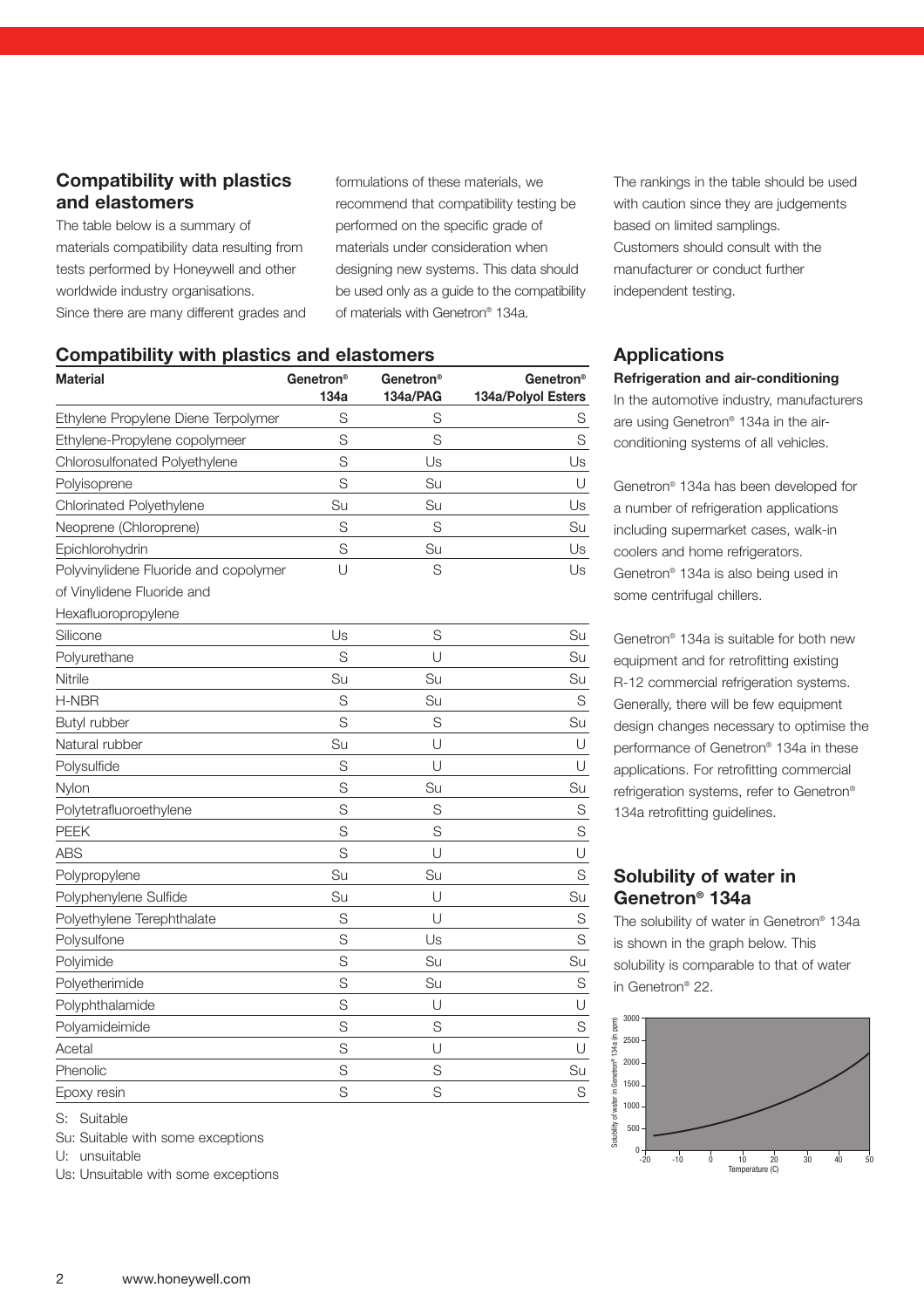## **Lubricants**

Genetron® 134a is being used with polyalkylene glycol (PAG) and with polyol ester lubricants. Most automotive original equipment manufacturers have chosen specific PAG lubricants for their systems. For non-automotive applications, most compressor manufacturers are recommending specific polyol ester lubricants. Users should check with the equipment manufacturer for the recommended lubricants for their system.

## **Safety**

Honeywell recommends reading the Material Safety Data Sheet (MSDS) before using Genetron® 134a.

#### **Toxicity**

Genetron® 134a can be safely used in all of its intended applications, based on data developed by the Program for Alternative Fluorocarbon Toxicity Testing (PAFT 1).

#### **Leaks**

If a large release of Genetron® 134a vapour occurs, the area should be evacuated immediately. Vapours may concentrate near the floor, displacing available oxygen. Once the area is evacuated, it must be ventilated using blowers or fans to circulate the air at floor-level.

#### **Flammability**

According to ASHRAE Standard 34, Genetron® 134a is classified in safety group A1, i.e., it is nonflammable at 1 atm. pressure (101.3 kPa) and 18°C.

## **Leak detection**

Use leak detectors for pinpointing leaks or for monitoring an entire room on a continual basis. Leak detection is important for refrigerant conservation. equipment protection and performance, reduction of emission and protection of those coming in contact with the system. Never use air to perform leak detection.

## **Storage and handling Bulk and cylinder**

Genetron® 134a cylinders must be clearly marked and kept in a cool, dry and properly ventilated storage area away from heat, flames, corrosive chemicals, fumes, explosives — and be otherwise protected from damage. Under no circumstances should an empty cylinder be refilled with anything other than virgin product. Once empty, properly close the cylinder valve and replace the valve cap. Return empty cylinders to your Honeywell distributor.

Cylinders of Genetron® 134a should be kept out of direct sunlight, especially in warm weather. Liquid Genetron® 134a expands significantly when heated, reducing the amount of vapour space left in the cylinder. Once the cylinder becomes liquid-full, any further rise in temperature can cause it to burst, potentially resulting in severe personal injury. Never allow a cylinder to get warmer than 52°C.

Vessels, containers, transfer lines, pumps and other equipment used with Genetron® 134a should not be exposed

to high-temperature sources (such as welding, brazing and open flames) until they have been thoroughly cleaned and found free of vapours or liquid. Cylinders must never be exposed to welding, brazing or open flames. Exposure to high temperatures can cause fire, explosion and decomposition of Genetron® 134a. This may result in the formation of toxic or corrosive compounds.

When possible, maintenance or cleaning of equipment should be performed without entering the vessel. If a tank or any confined space must be entered, then formal confined space entry procedures must be followed. These procedures require that a fully qualified work team be used and a confined space entry form be completed and placed at the job site.